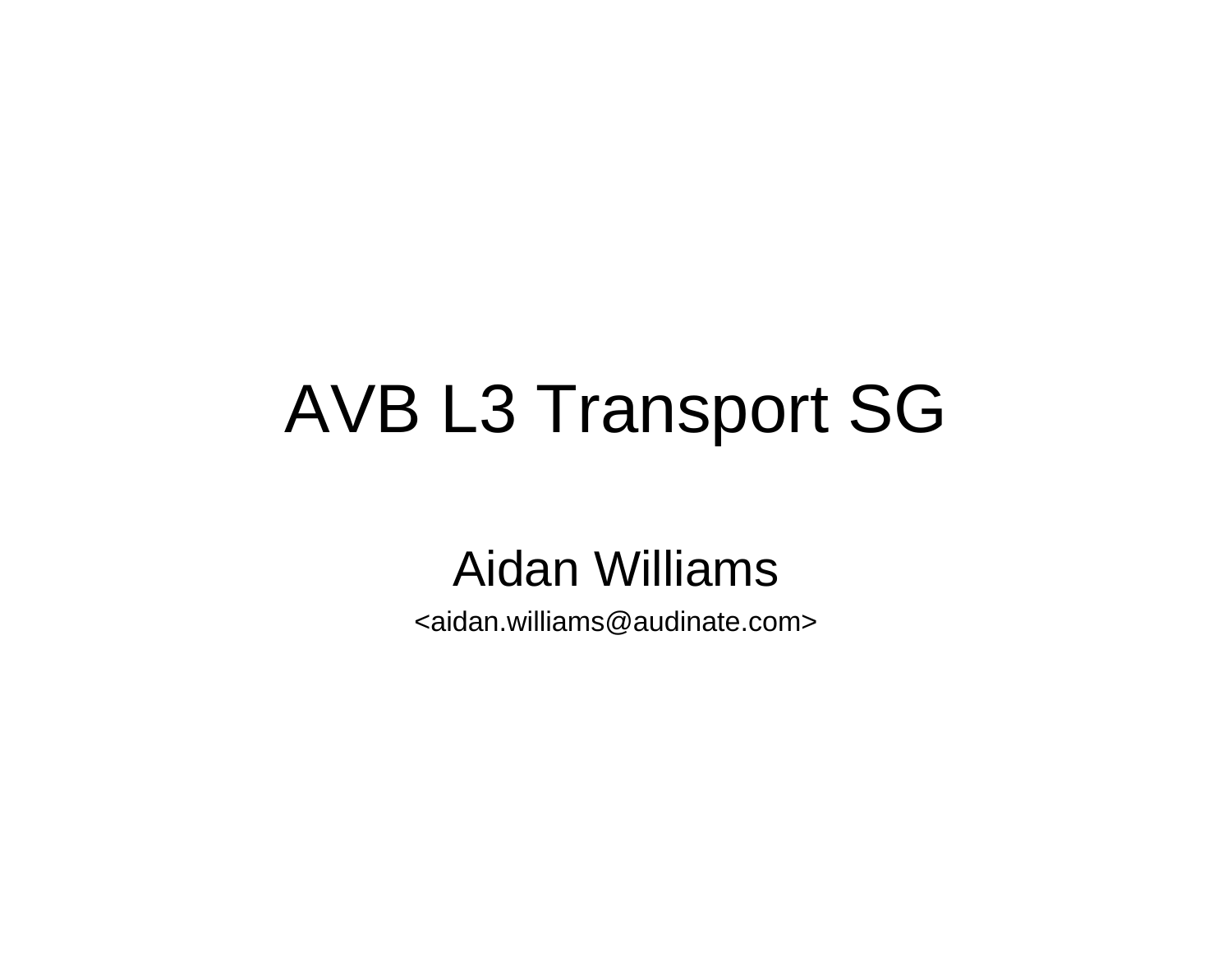## Agenda

- Admin
- Problem statement
- Requirements
- Existing protocols
- Discussion
- Next steps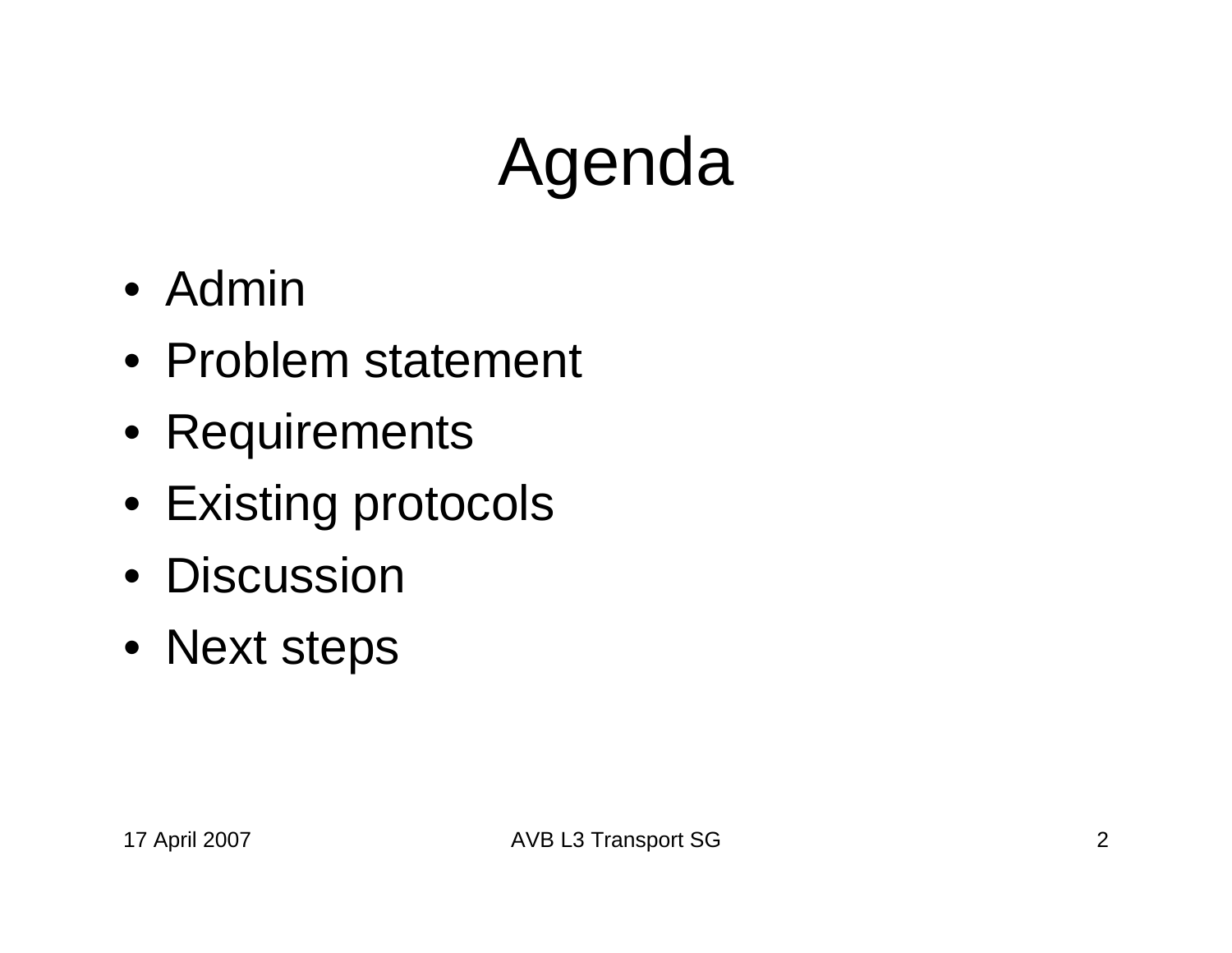## Admin

- AVB Transport Protocol Study Group
	- –Is now a "Working Group"
	- Robert has asked for a new SG:
		- "AVB L3 Transport Study Group"
		- Work on PAR => WG
- Minutes
	- –Volunteer for today needed…
- Editor
	- –TBD, contact me if you're interested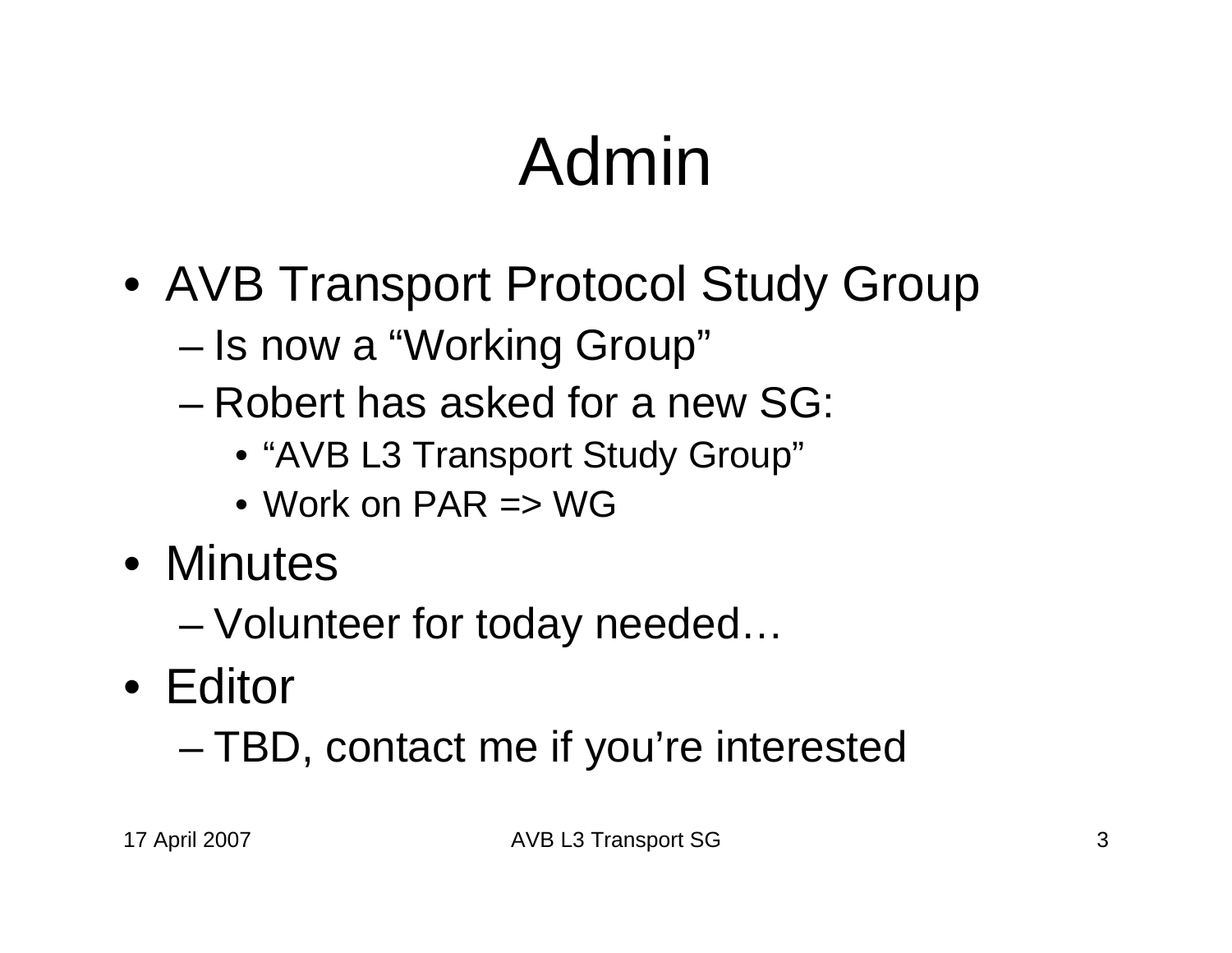### Goals for today

- Start discussion on:
	- Clearly defining the problem we're trying to solve
	- – Identifying the requirements for AVB L3 transport
	- – Evaluating various IP protocols that could be used in this space
	- Identifying the work that needs to be done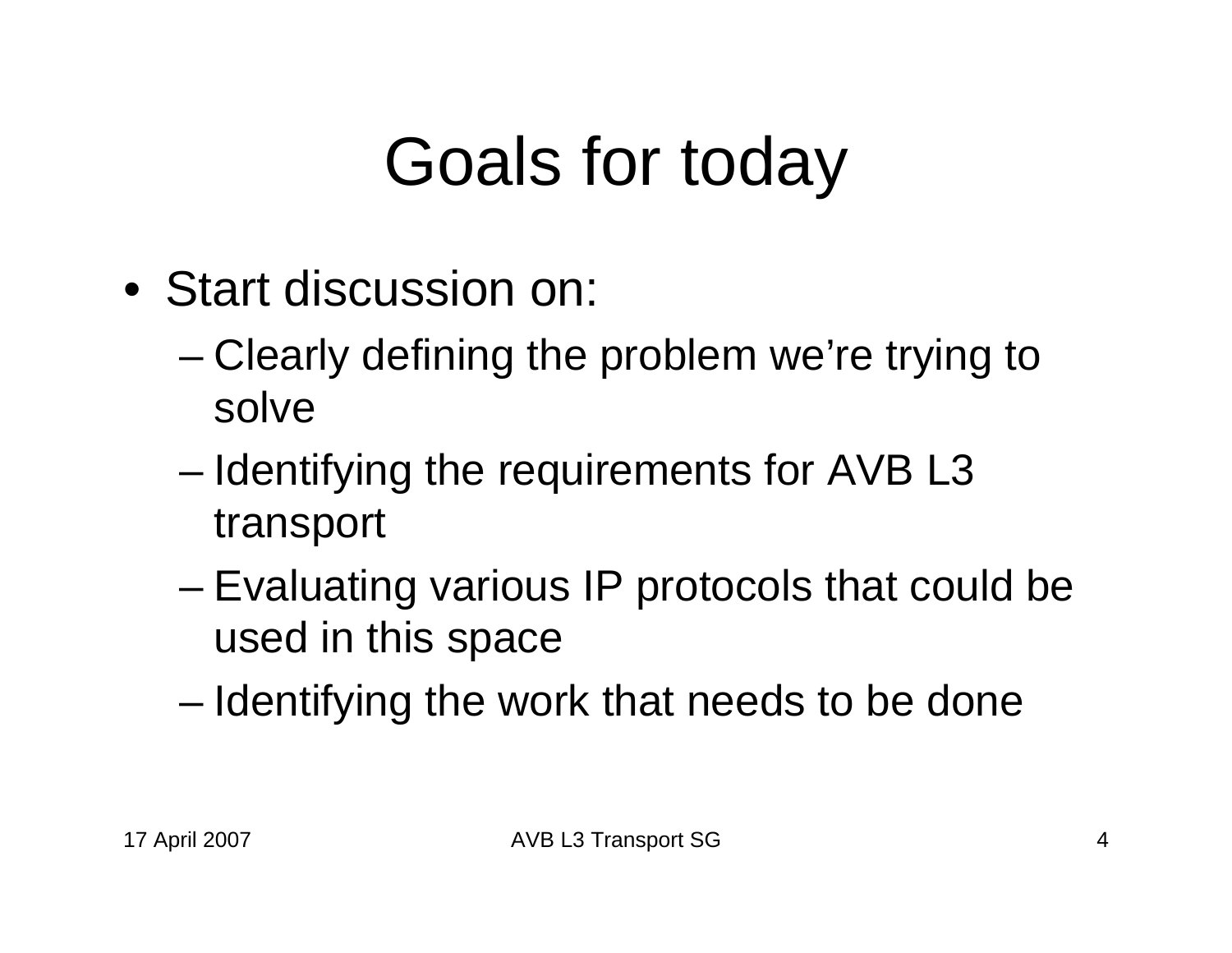#### Problem Statement (1)

#### **Next Generation AV Connector**

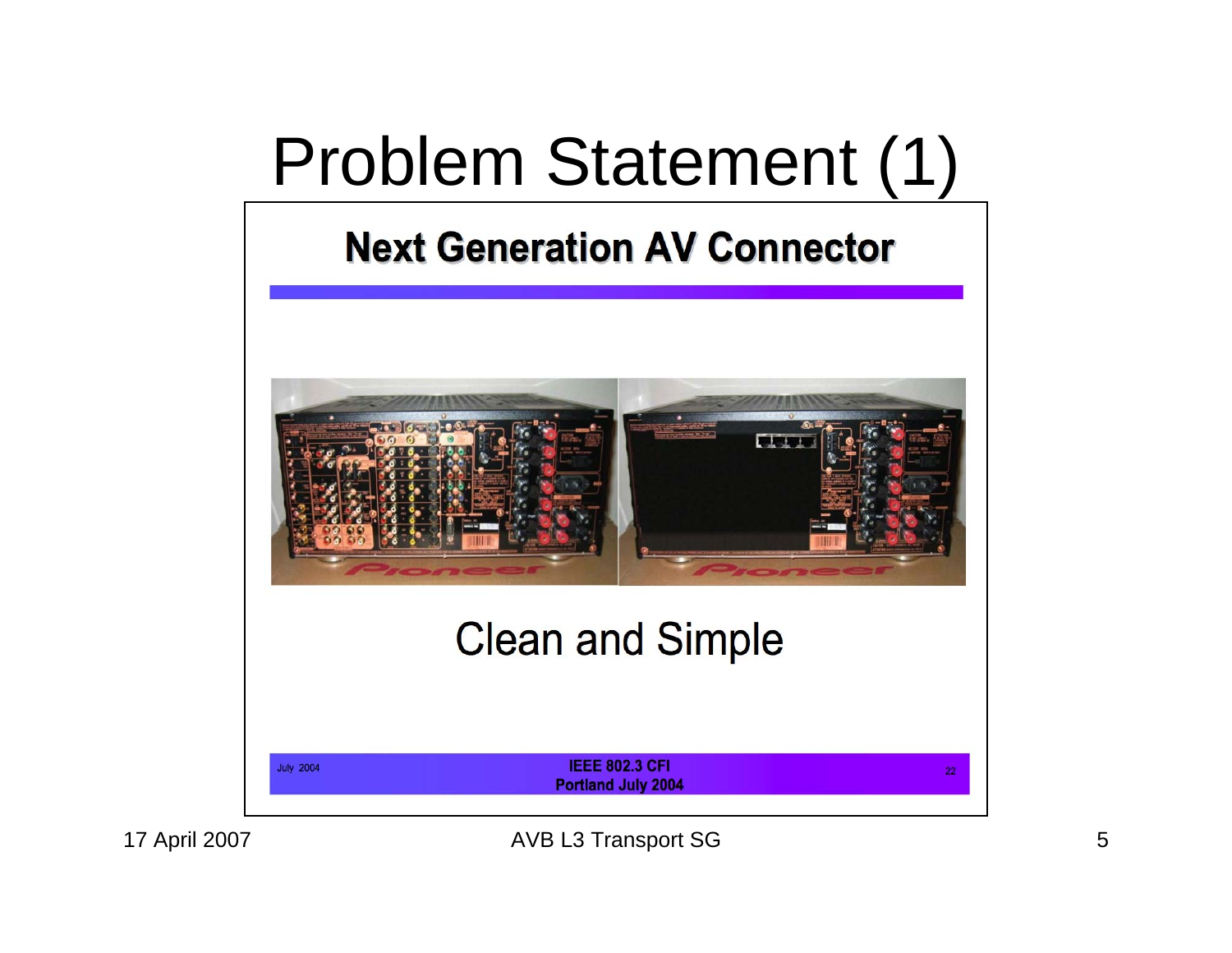## Problem Statement (2)

- All those sockets are used to make connections between boxes
	- Replace them with "*virtual sockets*" and "*virtual wires*" running over a network
- Various media sources
	- DVD players, STBs, Computers, Hi Fi gear
- Various sinks / playout devices
	- Loudspeakers, displays, processors (sink+src)
- Our task: design an IP network system to get digital signals from the sources to the sinks
	- Time aligned, rate controlled, high quality transport
	- At least as easy to use as plugging in a cable!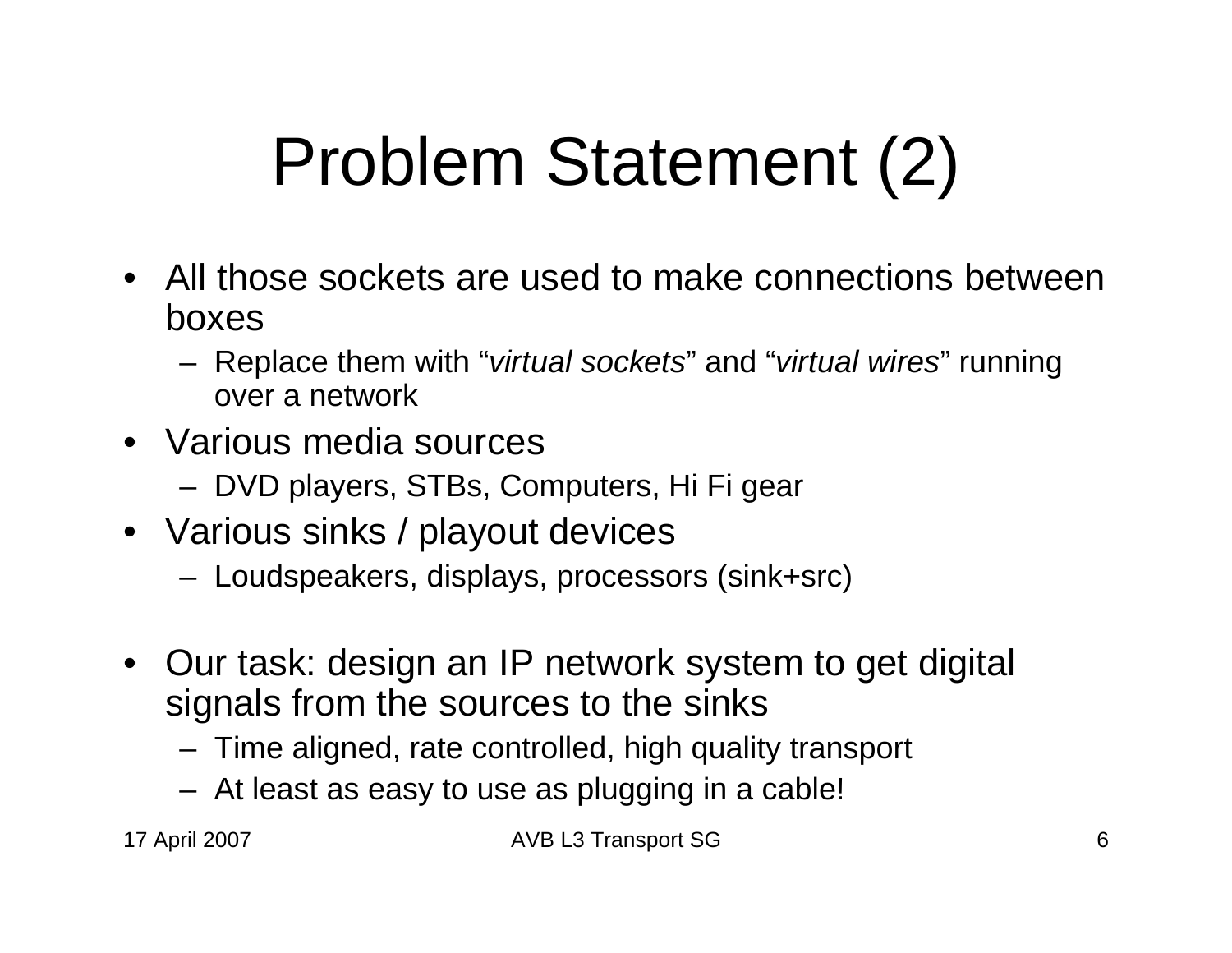### Problem Statement (3)

- Some things that AVB L3 TP is *not*:
	- – Transparent bridging of 1394 over IP
		- Exploit existing IETF protocols (e.g. RTP) as much as possible, analogous to L2-TP use of 61883
	- – A file transfer protocol
		- Support analog inputs, "live" signals (i.e. not pre-recorded)
	- Finding media on boxes in a home network
		- E.g. recorded TV, movie files, MP3 files, etc
	- Remote control for devices
		- In a Hi-Fi, the copper connections between the devices exist before you hit the play button on your remote control
		- A remote control *might* cause network connections to be set up, but that shouldn't be assumed
	- Need to avoid going too far up the stack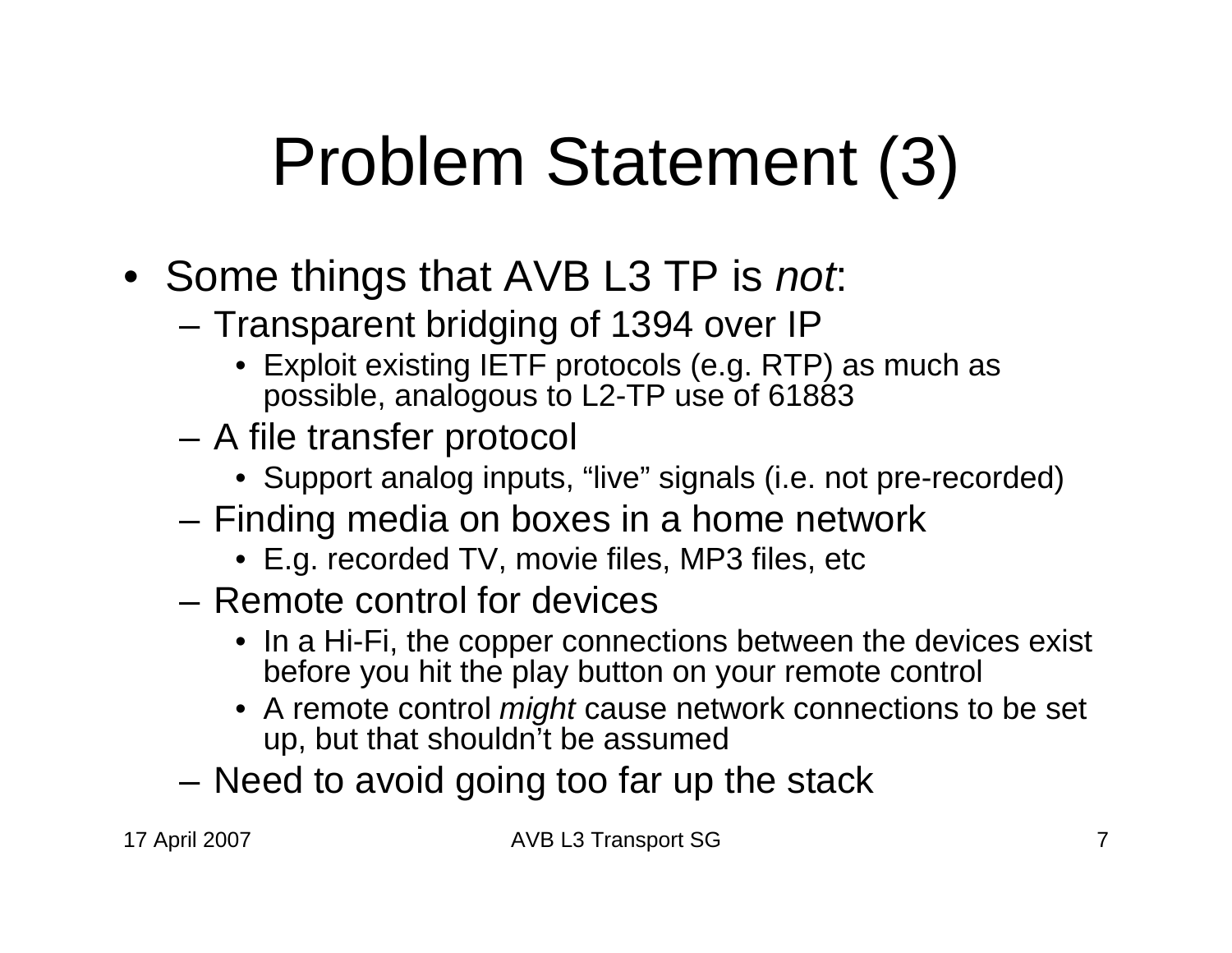### Problem Statement (4)

- Necessary network pieces:
	- High quality clock sync
	- QoS: admission control, traffic shaping
	- – Automatic management of IP network details
		- Zeroconf: Addressing, mDNS, etc
	- –Discovery of "*virtual sockets*"
	- –Connection management for "*virtual wires*"
	- –Media transport mappings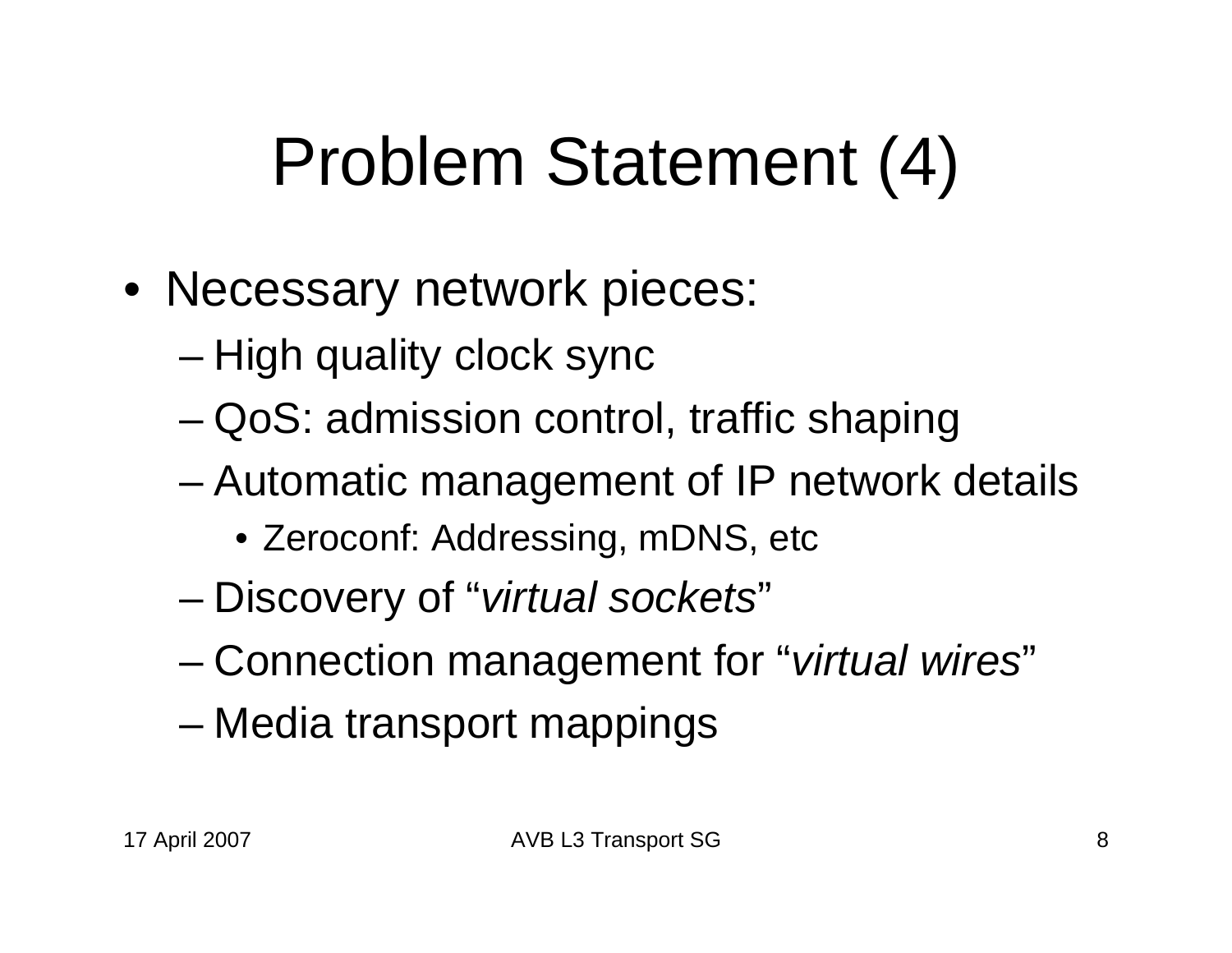## Requirements (1)

- "L3 Transport" implies the Internet Protocol suite
- Support simple, hardware-oriented implementations
	- E.g. chips
	- UDP/IP is easier to handle in hardware than TCP
	- Discovery and connection management should be simple to implement, not requiring TCP
- Multicast transport
	- UDP, by definition
- Unicast transport
	- Routable, many networks don't support multicast routing
	- Lots of signals are point to point
	- Unicast works a *lot* better on some link layers than multicast (e.g. wireless)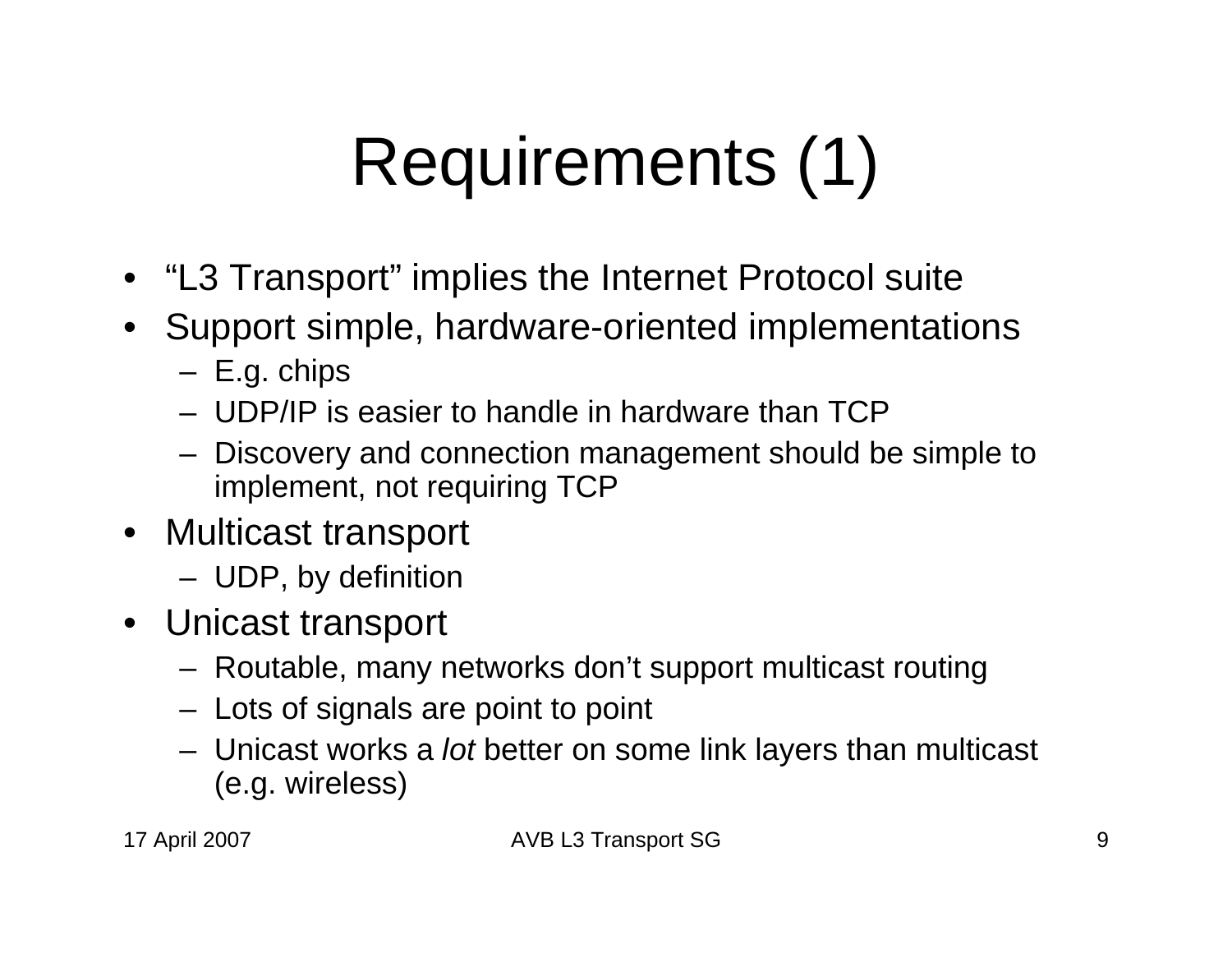## Requirements (2)

- Re-use as much as possible
	- Lots of media transport mappings exist in the RTP world
	- The wheel does not need to be re-invented..
- Provide a transition story
	- Today's networks are largely IP and don't support the various AVB services
	- How do they migrate over time to support AVB services?
	- Can we usefully operate in a degraded mode on a non-AVB network?
	- What about networks with some AVB features, but not all?
- Support un-managed networks
	- Plug and play operation, like L2 bridges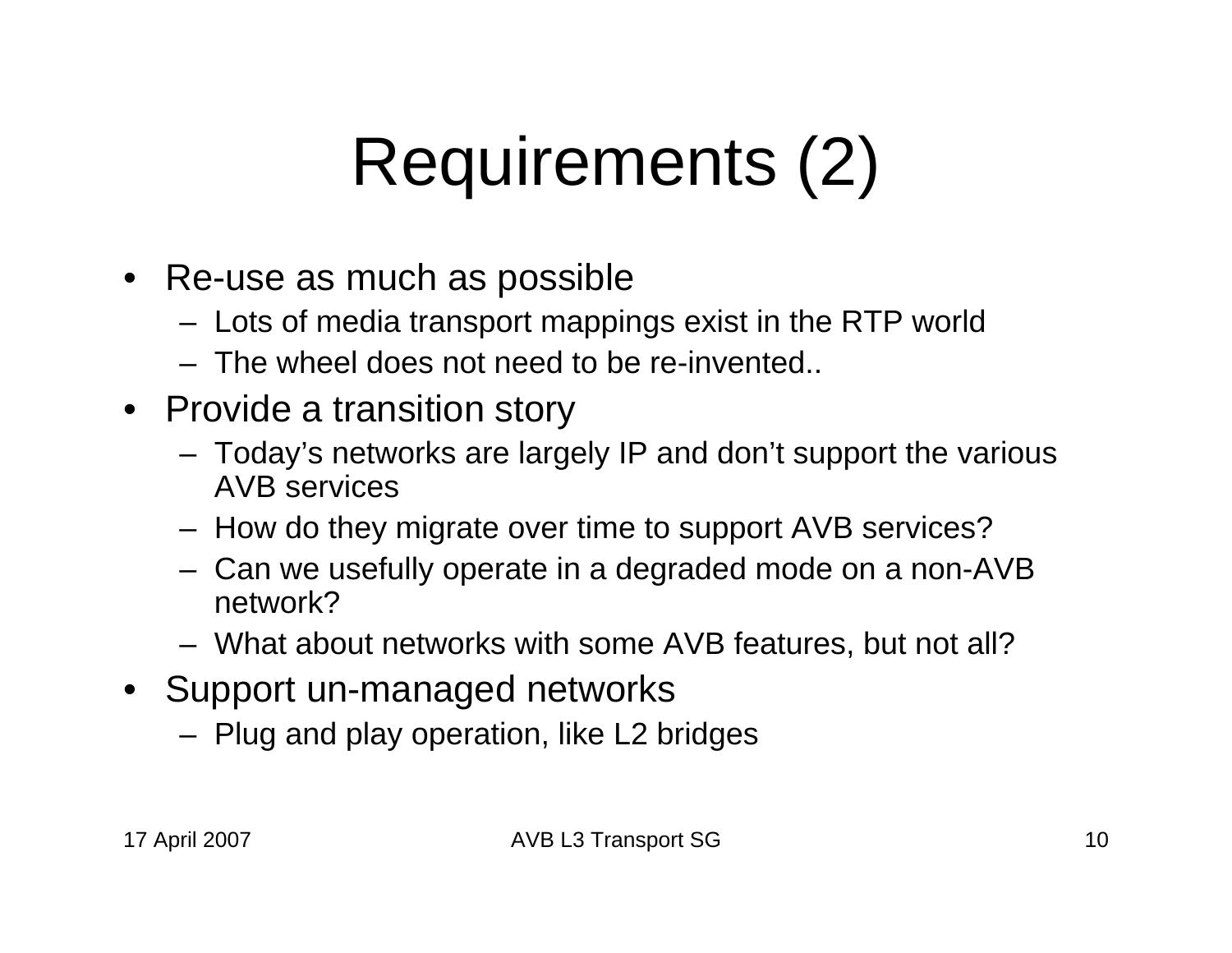## Requirements (3)

- Scale to larger, managed networks
	- – Avoid designing-in arbitrary limitations
		- E.g. a maximum supported end-to-end latency
	- Support DHCP address management, DNS
		- This will probably used by home networks too
	- Support centralised management of discovery and connection setup
	- –Co-exist with things like firewalls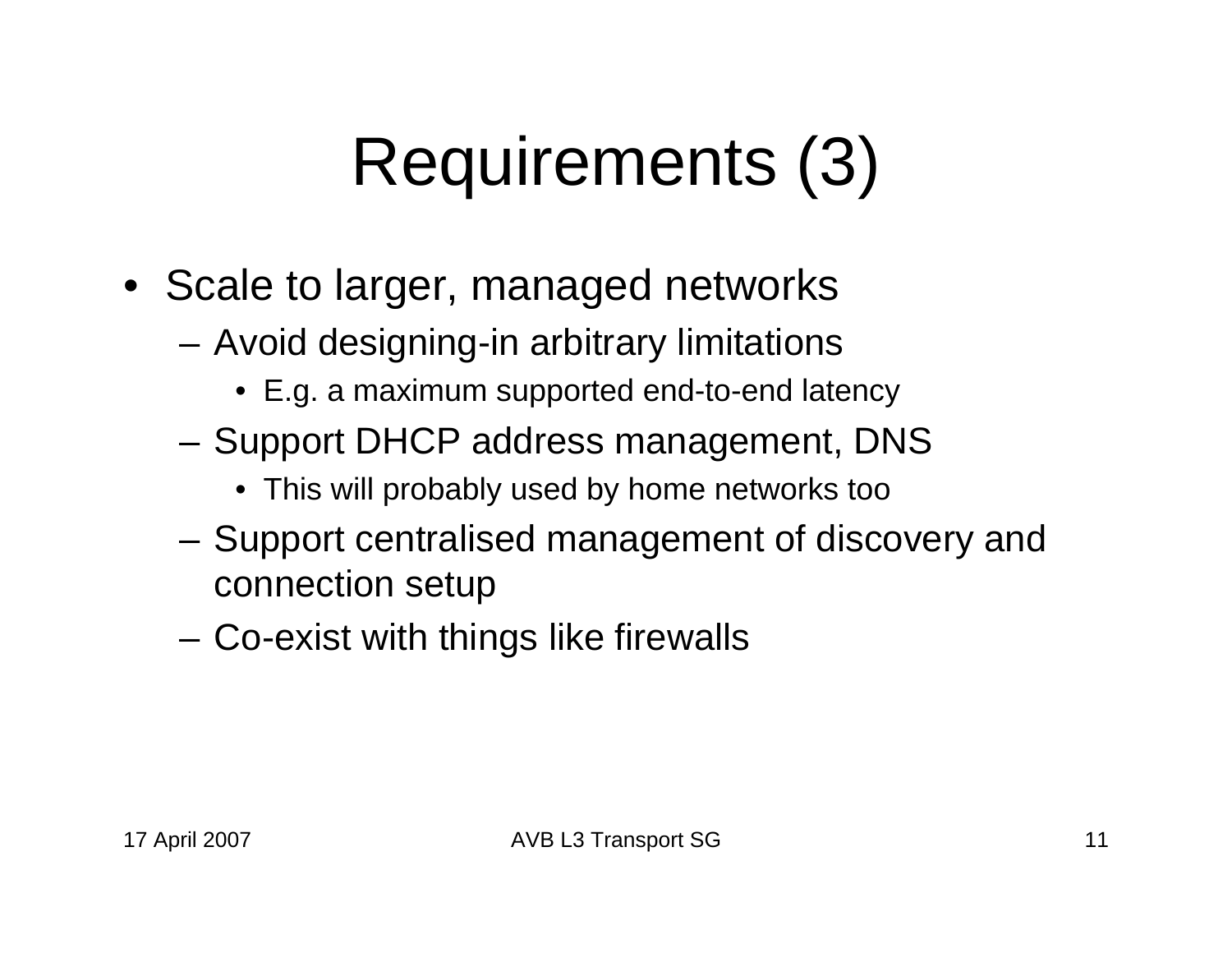# Existing Protocols (RTP 1)

- RTP consists of several pieces
	- RTP Data Transfer Protocol
		- Basic transport protocol header
		- Source time-stamping rather than presentation time
	- – RTP Control Protocol (RTCP)
		- Sender relates media clock to reference clock
			- A shared reference clock is already available in AVB
			- Still need to send RTCP for non-AVB receivers
		- Receivers report quality
	- – Session Description Protocol (SDP)
		- Essential information for the RTP session
		- Mime type => RTP packet payload type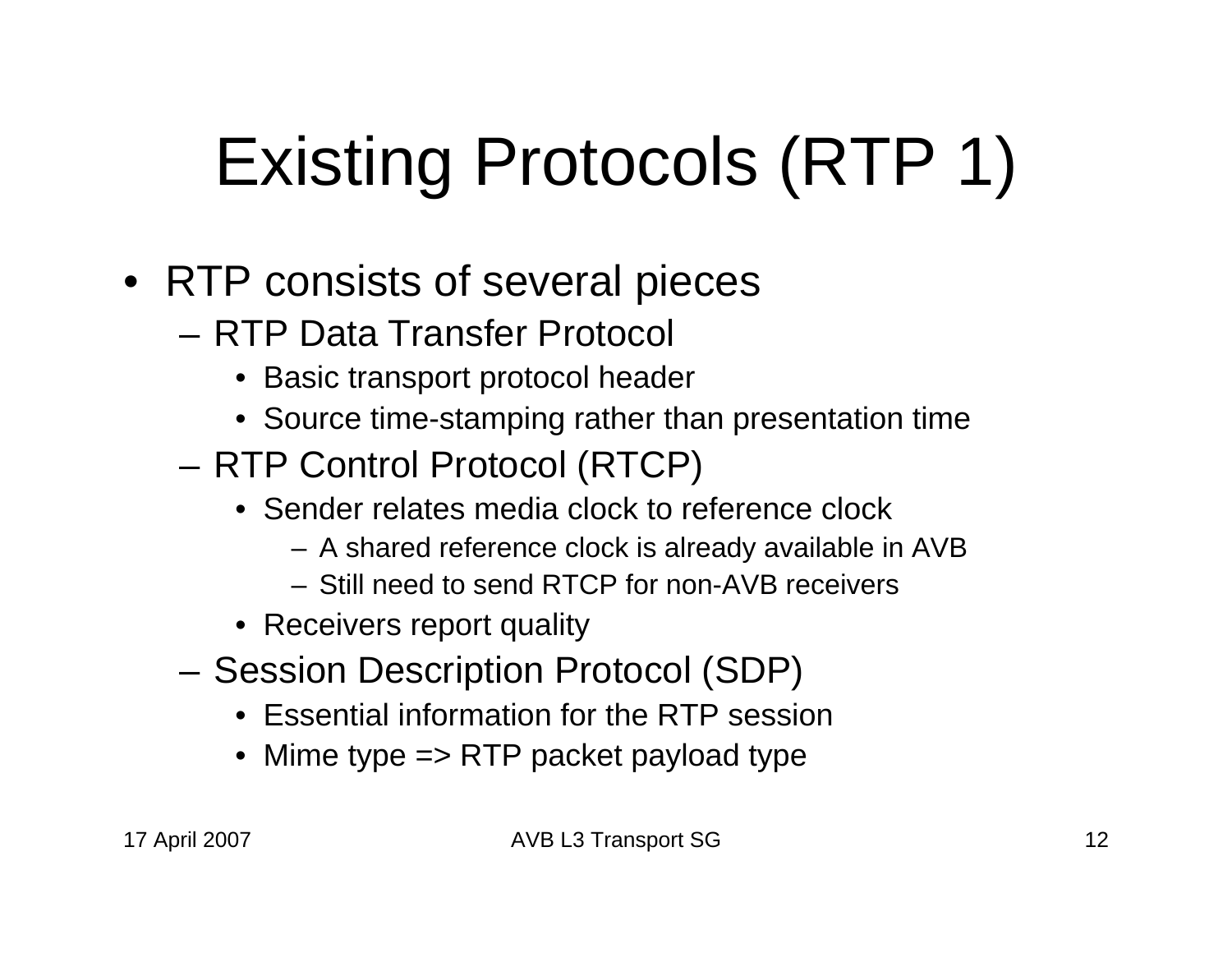## Existing Protocols (RTP 2)

- Control protocols
	- RTSP stop/start/pause, usually prerecorded media
	- – Interactive connection setup
		- SIP, H.323, …
- "RTP Profiles" map various media formats to RTP packets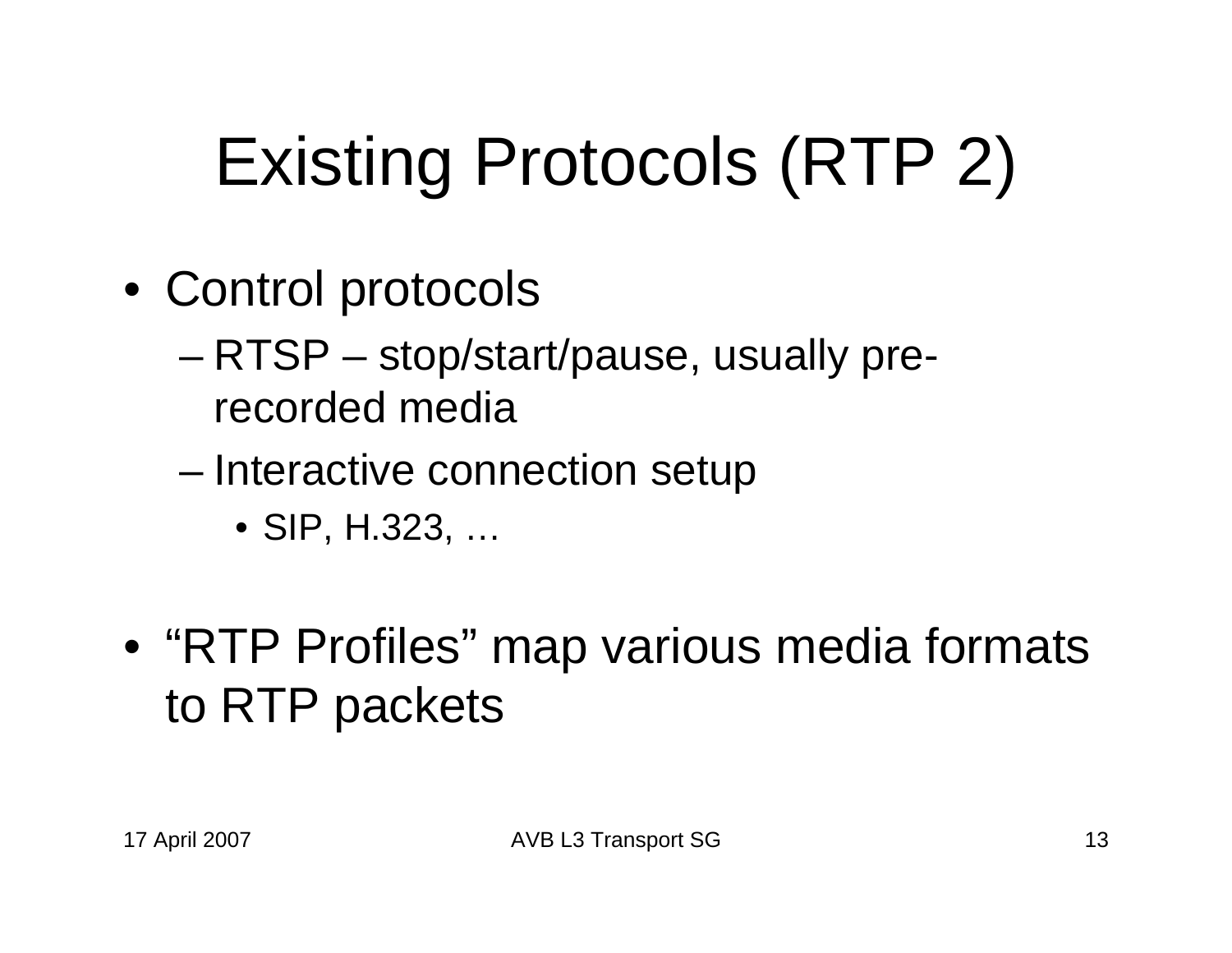## Existing Protocols (RTP 3)

#### Some RTP Profiles:

| <b>Media Type</b>                                                             | <b>RTP Profile</b> |
|-------------------------------------------------------------------------------|--------------------|
| 16/24 bit LPCM Audio                                                          | RFC3190, RFC3351   |
| RTP Payload Format for DV (IEC 61834) Video                                   | <b>RFC3189</b>     |
| RTP Payload Format for MPEG1/MPEG2 Video                                      | <b>RFC2250</b>     |
| RTP Payload Format for MPEG-4 Audio/Visual Streams                            | <b>RFC3016</b>     |
| RTP Payload Format for BT.656 Video Encoding                                  | <b>RFC2431</b>     |
| RTP Payload Format for Uncompressed Video<br>(BT.601, SMPTE 274M, SMPTE 296M) | <b>RFC4175</b>     |
| RTP Payload Format for AC-3 Audio                                             | <b>RFC4184</b>     |
| RTP Payload Format for MP3 Audio                                              | RFC3119, RFC2250   |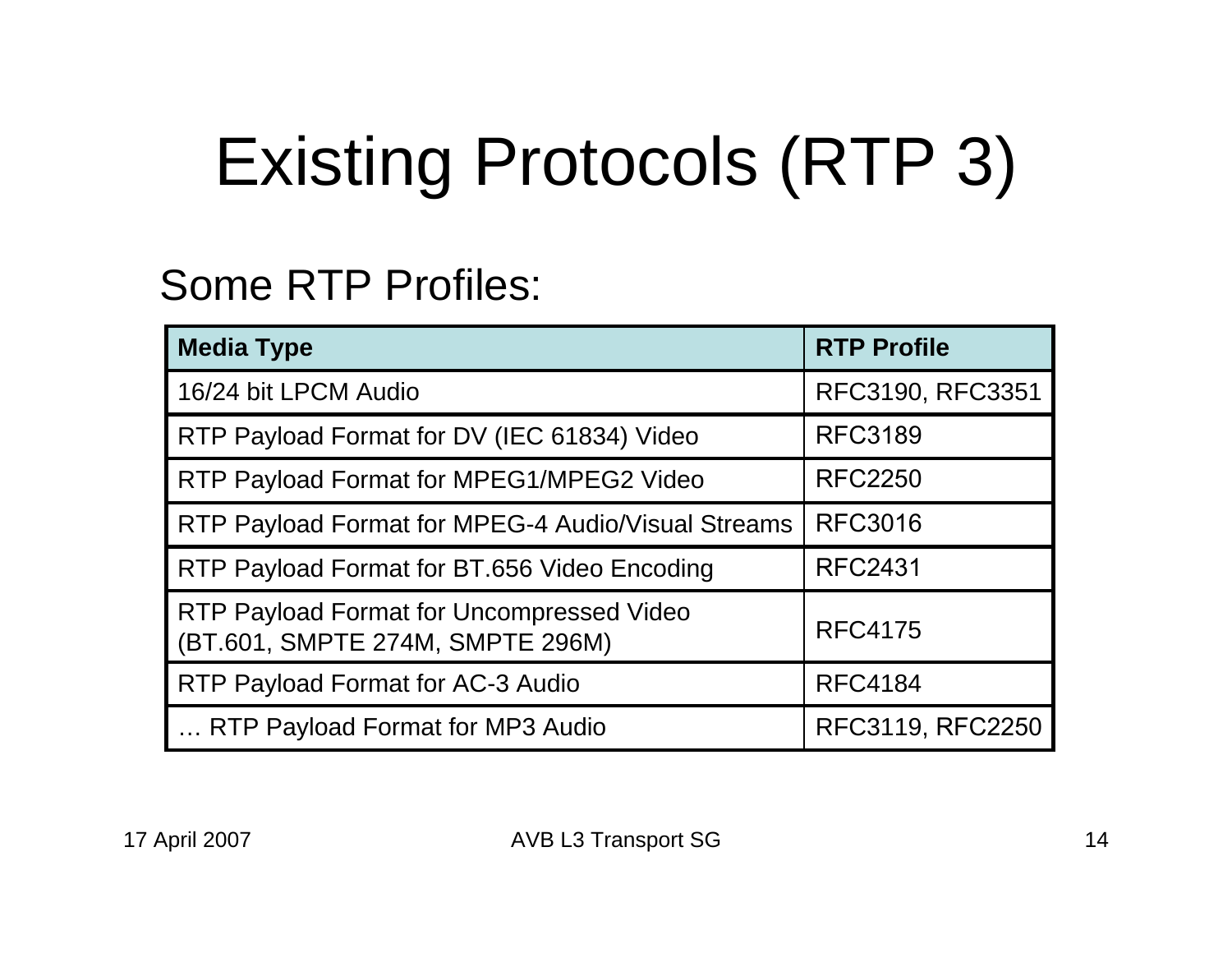## Session Description Protocol

- •Discovering the "*virtual sockets*"
- SDP, RFC2327
	- Describes RTP session characteristics
	- Gets embedded into other protocols
	- Straight-forward to map into service discovery
		- Advertise "*virtual sockets*"?
	- – Easy to use for multicast that is always transmitting
		- Receiver just joins the correct addresses
	- Unicast needs signaling to get a flow started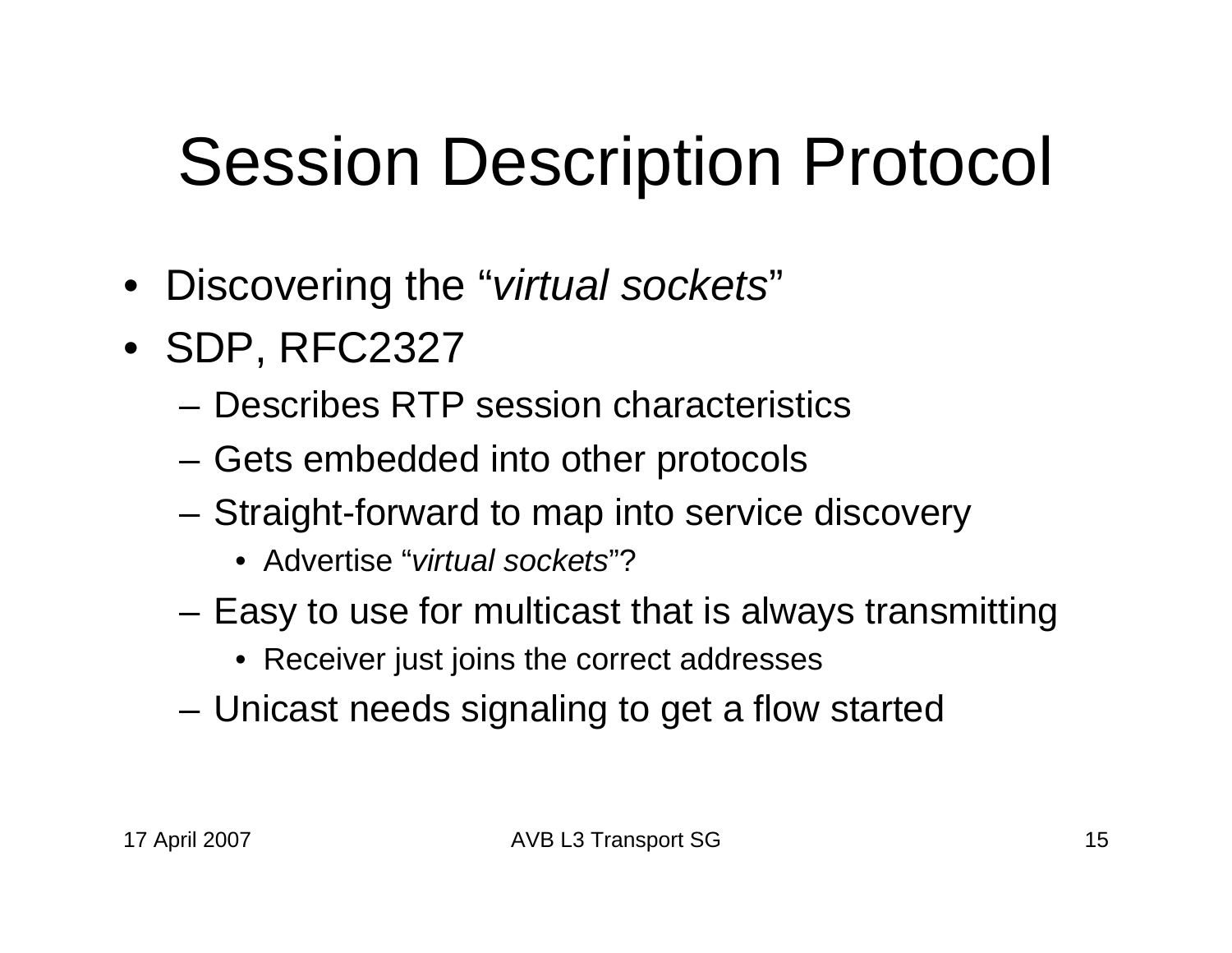#### SDP Example

- Multicast audio+video session
	- –2 separate RTP/UDP streams
	- –Dynamic RTP protocol type (98) for **video/H263-1998**

```
v=0o=bloggs 2890844526 2890842807 IN IP4 10.45.1.82
s=-e=j.bloggs@example.com(Joe Bloggs)
c=IN IP4 224.2.17.12/127
t=2873397496 2873404696m=audio 49170 RTP/AVP 0
m=video 51372 RTP/AVP 98
a=rtpmap:98 H263-1998/90000
```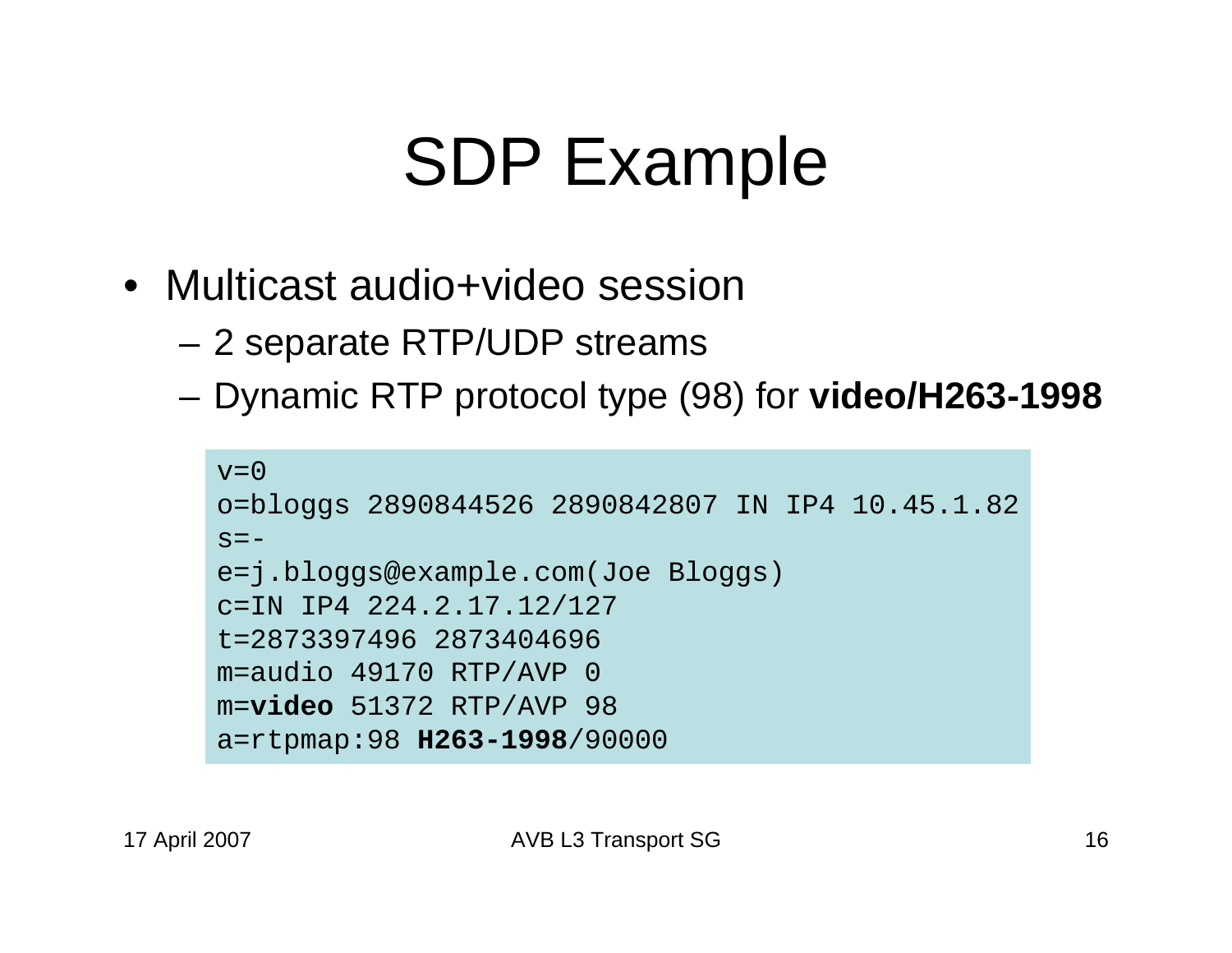#### Connection setup

- Connecting the "*virtual wires*"
	- Session Initiation Protocol (SIP), RFC3261
		- Commonly used for VoIP signalling
		- TCP and UDP variants
		- Text protocol, not friendly for hardware
		- Multi-step session setup
	- Real Time Streaming Protocol (RTSP), RFC2326
		- A control protocol (not a streaming transport protocol!)
		- TCP protocol only
	- – Scope to develop a hardware-friendly, simple connection initiation protocol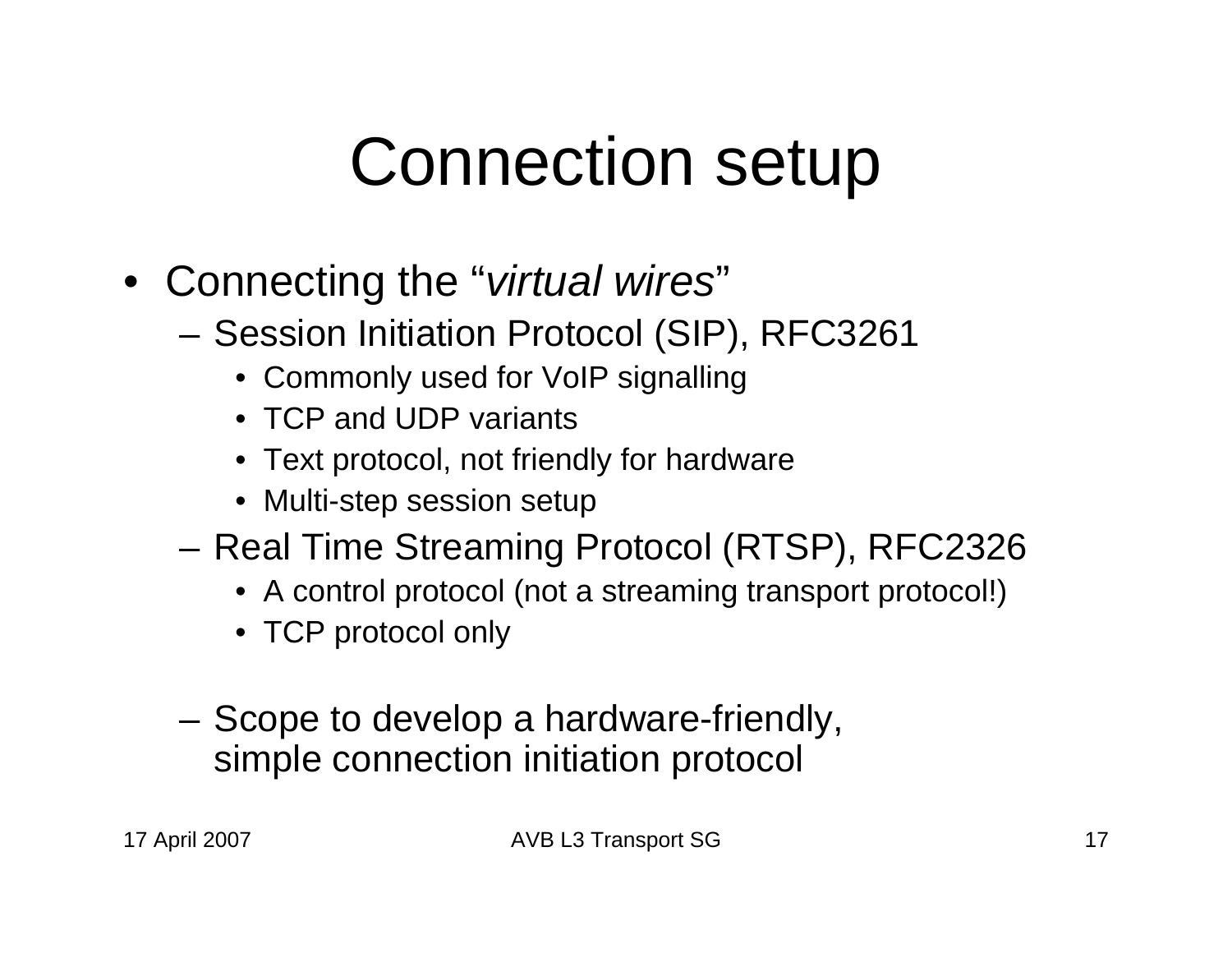#### Discussion